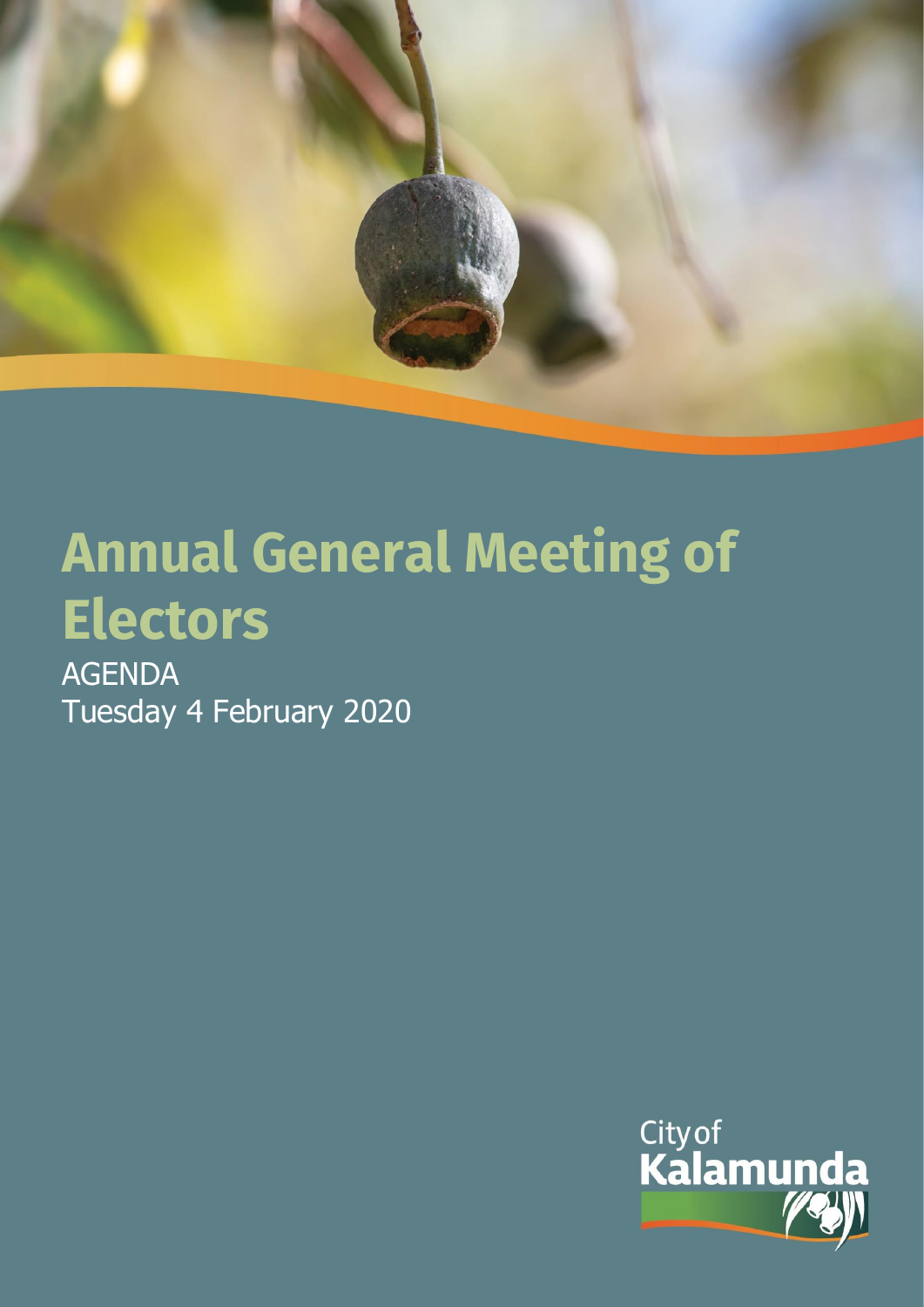#### **NOTICE OF MEETING ANNUAL GENERAL MEETING OF ELECTORS**

Dear Councillors

Notice is hereby given that a Annual General Meeting of Electors will be held in the Council Chambers, Administration Centre, 2 Railway Road, Kalamunda on **Tuesday 4 February 2020 at 6.30pm**.

Brett Jackson **Acting Chief Executive Officer** 30 January 2020

# **Our Vision**



Cityof Kalamunda

#### **Connected Communities, Valuing Nature** and Creating our Future Together

#### **Core Values**

Service We deliver excellent service by actively engaging and listening to each other.

Respect We trust and respect each other by valuing our differences, communicating openly and showing integrity in all we do.

Diversity We challenge ourselves by keeping our minds open and looking for all possibilities and opportunities.

Ethics We provide honest, open, equitable and responsive leadership by demonstrating high standards of ethical behaviour.

#### **Aspirational Values**

Creativity We create and innovate to improve all we do.

Courage We make brave decisions and take calculated risks to lead us to a bold and bright future.

Prosperity We will ensure our District has a robust economy through a mixture of industrial, commercial, service and home based enterprises.

Harmony We will retain our natural assets in balance with our built environment.

Our simple guiding principle will be to ensure everything we do will make Kalamunda socially, environmentally and economically sustainable

kalamunda.wa.gov.au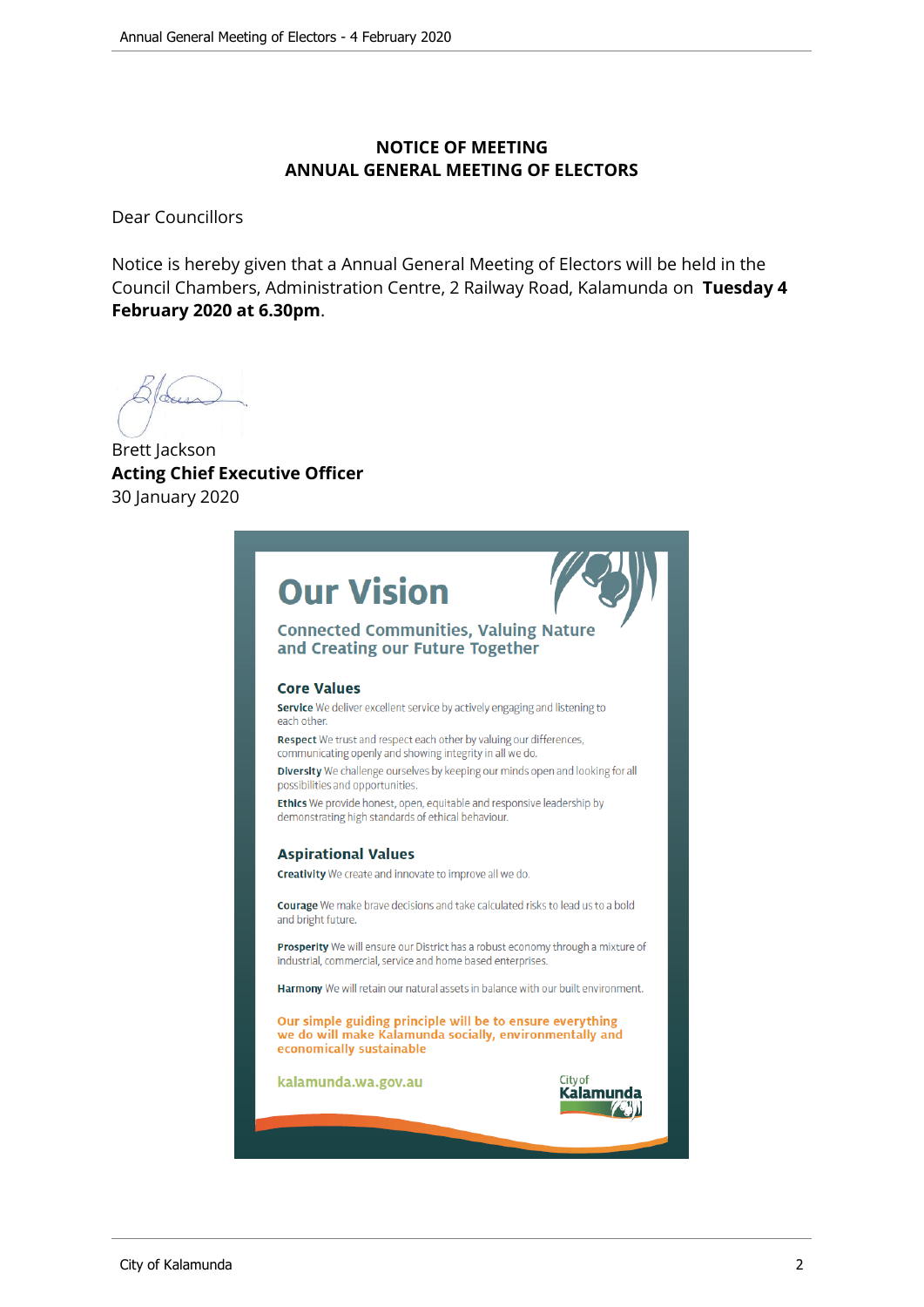#### **INFORMATION FOR THE PUBLIC ATTENDING THIS MEETINGS**

Welcome to this evening's meeting. The following information is provided on the meeting and matters which may affect members of the public.

If you have any queries related to procedural matters, please contact a member of staff.



#### **Council Chambers – Seating Layout**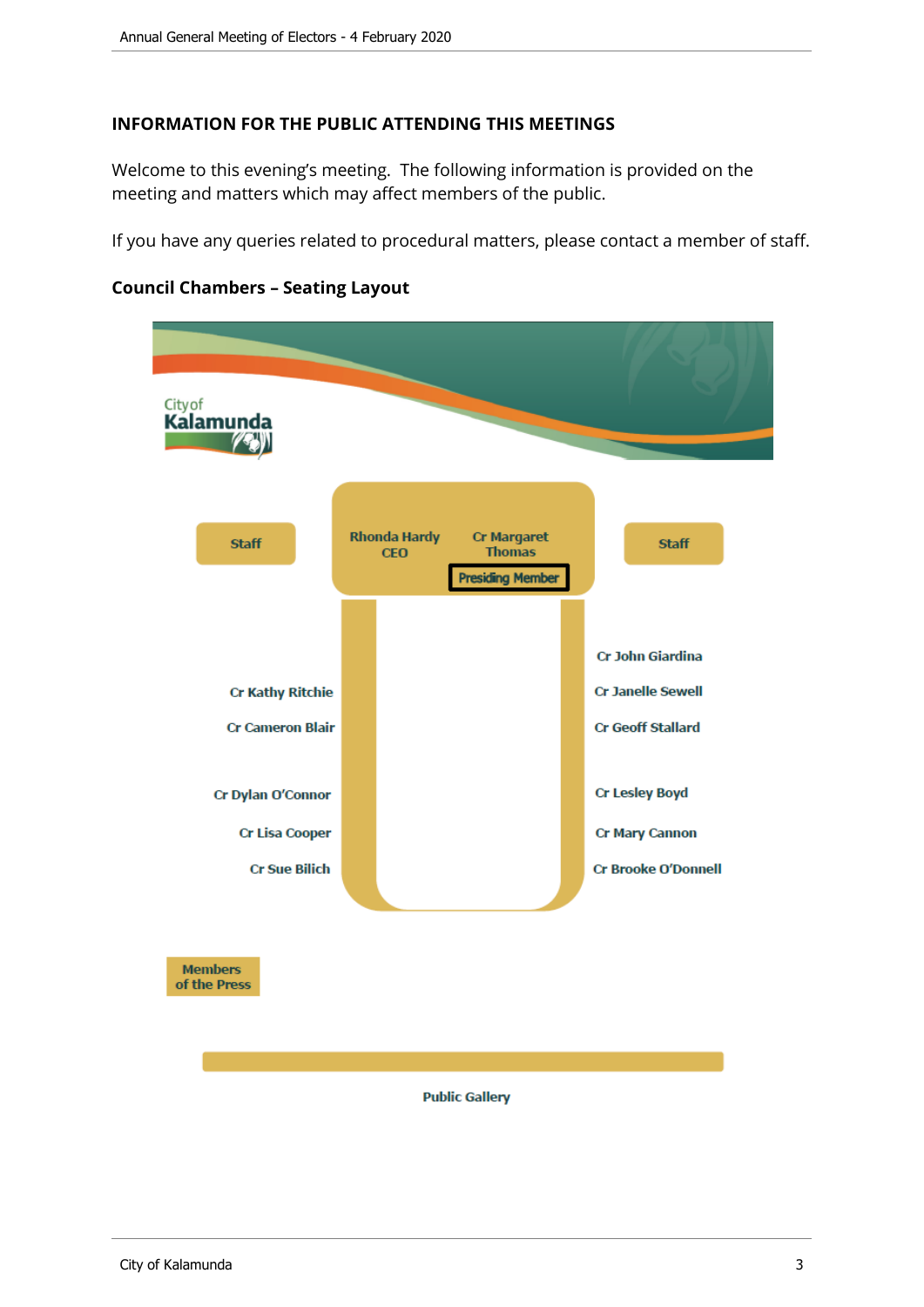#### **Annual General Meeting of Electors– Procedures**

- 1. An Annual General Meeting of Electors is open to the general public, however, only Electors may vote on a motion.
- 2. The Mayor is the authorised chair of the meeting.
- 3. Members of the public who are unfamiliar with meeting procedures are invited to seek advice prior to the meeting from a City Staff Member.
- 4. To facilitate the smooth running of the meeting, silence is to be observed in the public gallery at all times except when asking questions.
- 5. All other arrangements are in general accordance with Council's Standing Orders, the Policies and decision of the City or Council.

#### **Acknowledgement of Traditional Owners**

We wish to acknowledge the traditional custodians of the land we are meeting on, the Whadjuk Noongar people. We wish to acknowledge their Elders' past, present and future and respect their continuing culture and the contribution they make to the life of this City and this Region.

## **Emergency Procedures**

**Please view the position of the Exits, Fire Extinguishers and Outdoor Assembly Area as displayed on the wall of Council Chambers.**

**In case of an emergency follow the instructions given by City Personnel.**

**We ask that you do not move your vehicle as this could potentially block access for emergency services vehicles.**

**Please remain at the assembly point until advised it is safe to leave.**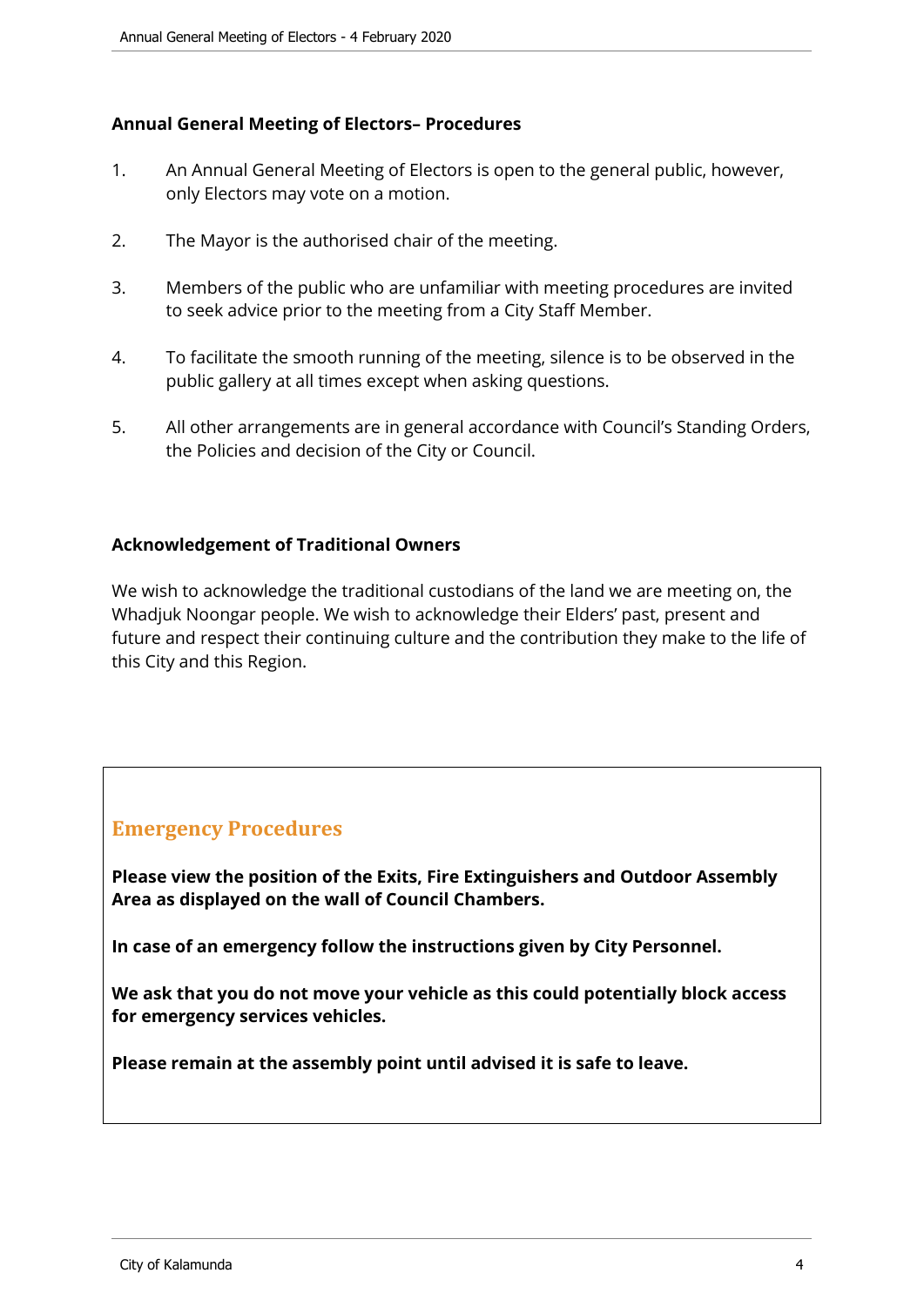#### **INDEX**